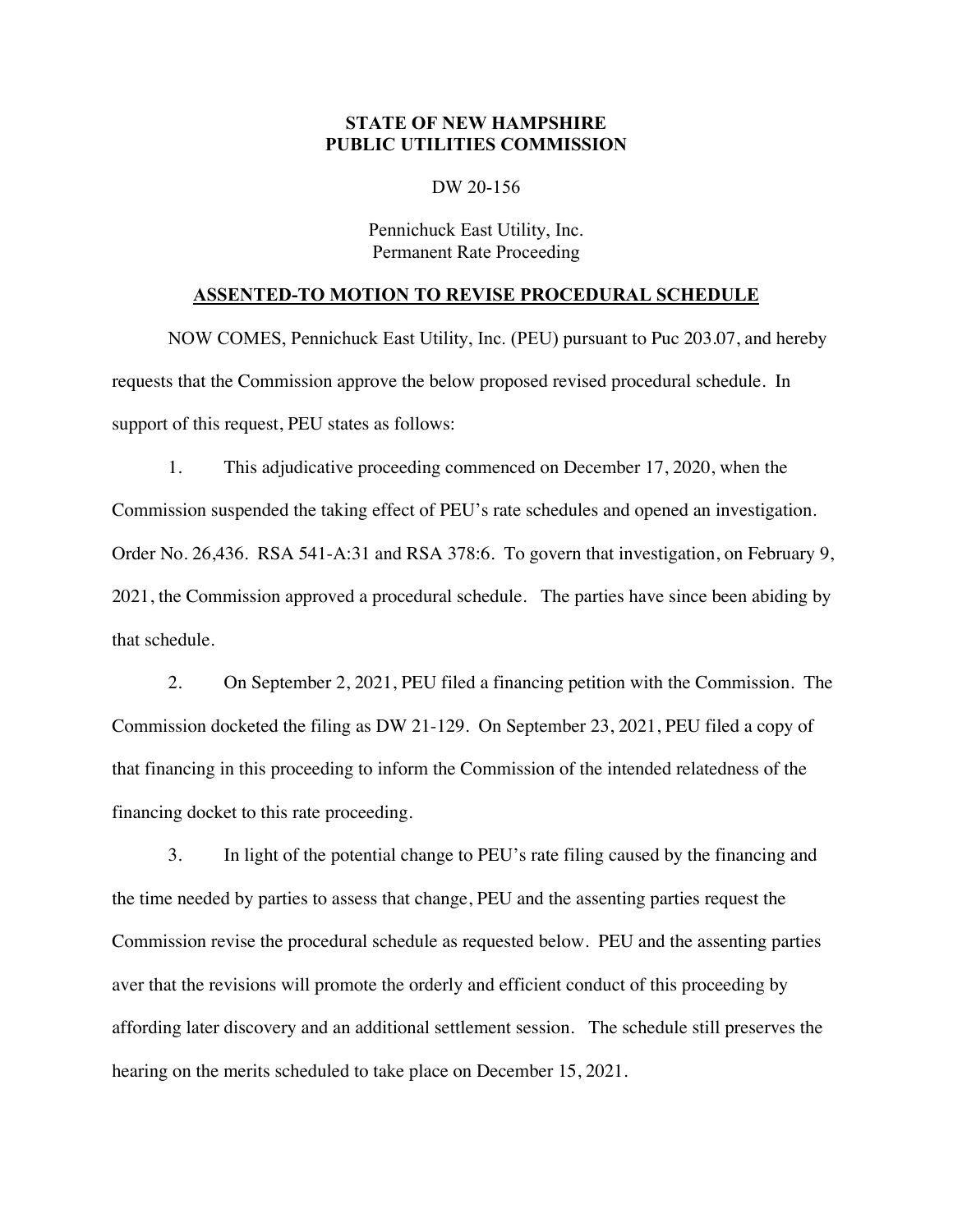|                                                               | <b>Existing Date</b> | <b>Proposed Date</b> |
|---------------------------------------------------------------|----------------------|----------------------|
| Party Testimony                                               | 10/5/21              | 10/26/21             |
| Data Requests Issued on Party<br><b>Testimony</b>             | 10/12/21             |                      |
| Responses to Data Requests Due<br>Parties Set 1               | 10/19/21             |                      |
| <b>Technical/Settlement Session</b>                           | 11/2/21              | 11/1/21              |
| Tech Session Data Requests on<br>Party Testimony              | 11/3/21              | 11/3/21              |
| <b>Technical Session Data Responses</b><br>Due                | 11/12/21             | 11/12/21             |
| <b>Technical/Settlement Session (to</b><br>be held virtually) |                      | 11/17/21, 8:00 AM    |
| File Settlement or Rebuttal<br>Testimony                      | 12/7/21              | 12/7/21              |
| Hearing on Merits                                             | 12/15/21             | 12/15/21             |

4. PEU contacted all parties in this proceeding and requested their positions on this motion. The following parties assent to the relief requested: Department of Energy; Office of the Consumer Advocate; Town of Litchfield; Town of Londonderry; and Richard Husband. No parties expressed objection by the time of this instant filing.